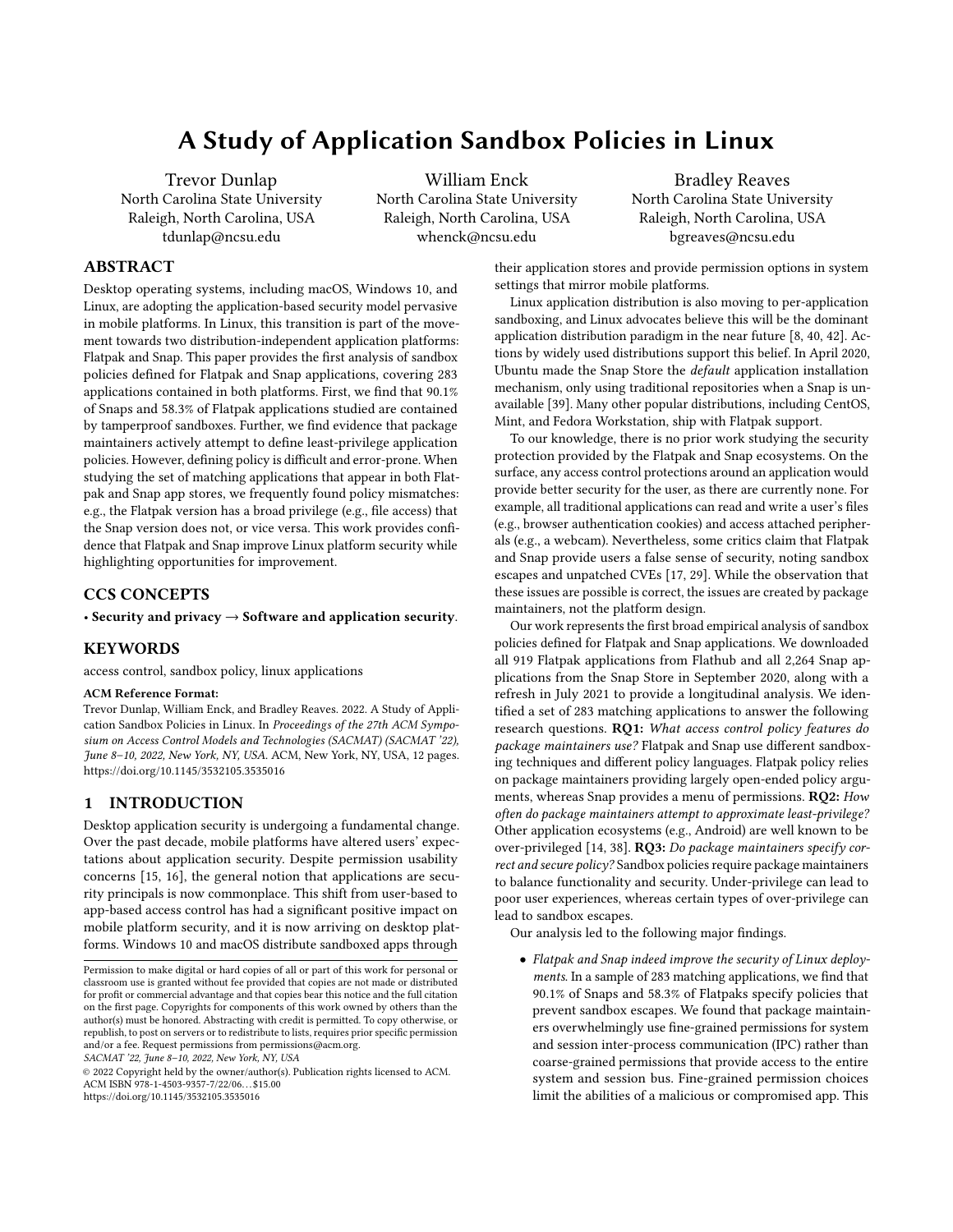data overturns and directly contradicts the common belief that there is little security benefit to Flatpak [\[17\]](#page-11-7).

- Flatpak and Snap maintainers clearly attempt least-privilege policies. For Snap, when considering device, system IPC, and session IPC permissions, nearly 3.1 times as many apps use fine-grained permissions over coarse-grained permissions. For Flatpak, when looking at filesystem, device, system IPC, and session IPC permissions, on average, 1.7 times as many apps use fine-grained permissions compared to coarsegrained permissions. Over a ten-month period (September 2020 to July 2021), on average, 30.2% of apps changed their policy for both Flatpak and Snap. Broadly, the policy changes consisted of introducing new fine-grained permissions or transitioning coarse-grained permissions to fine-grained permissions. These findings suggest package maintainers are engaged in balancing functionality with security.
- Despite the sincere effort, maintainers fail to specify correct, least privilege policies. Application testing by a subject matter expert identified clear instances of both over- and underprivilege. This finding motivates the need for automated tools that provide policy suggestions for package maintainers during packaging.

Availability: Our scripts and data (sans the app packages) are available at [https://github.com/wspr-ncsu/linux-app-sandbox.](https://github.com/wspr-ncsu/linux-app-sandbox)

The remainder of the paper proceeds as follows. Section [2](#page-1-0) provides background on Flatpak and Snap. Section [3](#page-3-0) presents our threat model and analysis goals. Section [4](#page-4-0) describes our methodology. Section [5](#page-6-0) details our findings. Section [6](#page-9-0) discusses the threats to validity. Section [7](#page-10-0) provides recommendations. Section [8](#page-10-1) overviews related work. Section [9](#page-10-2) concludes.

## <span id="page-1-0"></span>2 BACKGROUND

The Android and iOS mobile platforms have made app-based security principals commonplace. Per-application sandboxes are now emerging in Microsoft Windows, Apple macOS, and Linux desktop distributions. The inclusion of per-application sandboxes in desktop platforms has piggybacked on new software distribution methods (e.g., app stores in Windows and macOS). In Linux, where apt and yum based software repositories are common, sandbox adoption is being driven by distribution-independent software packages, with Flatpak and Snap emerging as the *de facto* package ecosystems.<sup>[1](#page-1-1)</sup>

Flatpak and Snap have key similarities and differences. Both distribute applications through app stores, often through communitybased efforts. Flathub is the de facto store for Flatpak, while the Snap Store is the only allowed store for Snap. The Flatpak and Snap platforms are loosely analogous to Android and iOS, respectively, in that Flatpak is open, enabling arbitrary app stores, and Snap is under tight control, only allowing the Canonical/Ubuntu managed Snap Store. In contrast to mobile platforms, the package maintainer in both Flathub and the Snap Store is commonly a different entity than the software developer, particularly for proprietary applications (e.g., Zoom, Slack, Microsoft Teams). This distinction between package maintainer and software developer is important for our

threat model (Section [3\)](#page-3-0). Finally, Flatpak is designed to run in a desktop session, whereas Snap is designed for both desktop and server applications. This paper focuses only on desktop applications.

Despite their high-level similarities, Flatpak and Snap have fundamentally different implementation strategies. Here, we focus specifically on the details relevant to the application sandbox. We separate our discussion into the sandbox enforcement and policy.

#### 2.1 Sandbox Enforcement

Flatpak and Snap take significantly different approaches to enforcing per-application sandboxes. Flatpak uses primitives from popular container technologies (e.g., Docker). Specifically, it builds on Bubblewrap [\[10\]](#page-11-11), which uses Linux's user namespaces (e.g., cgroup, mnt, ipc) to allow unprivileged users to use container features. Initially, Bubblewrap creates a new mount namespace and defines what parts of the filesystem are visible in the sandbox. Specific directory paths (e.g., the user's home directory) can be mounted into the namespace based on the sandbox policy. The use of Linux namespaces also ensures that /proc only shows processes in the app sandbox. Flatpaks also only have access to a loopback network interface by default. Finally, Flatpak further hardens the environment by using seccomp to restrict specific risky system calls (e.g., ptrace).

In contrast, Snap uses traditional OS mandatory access controls (MAC) techniques to sandbox applications. Specifically, it uses the AppArmor Linux Security Module (LSM), automatically creating AppArmor profiles that confine the sandboxed application. AppArmor defines file access control policy using file paths, which is more flexible than mount namespaces. Specifically, it allows a Snap to access some files but not all (e.g., hidden dot-files) in a specified directory. This difference has meaningful implications in our empirical study. By using AppArmor, Snap sandbox policies inherit its expressive enforcement capabilities, including the ability to enforce policies for Linux capabilities, network, mounting, pivot\_root, ptrace, signals, dbus, and Unix domain sockets. To handle Apparmor enforcement limitations, Snap also uses seccomp to filter system calls and cgroups to control access to devices. Most sandbox protections are not available if a distribution does not use AppArmor (e.g., Fedora uses SELinux).

Both Flatpak and Snap applications can bypass some aspects of sandbox enforcement by using XDG desktop portals, which are a form of user-driven access control [\[34\]](#page-11-12) that presents a trusted user dialog box before a privileged action can be performed. A full list of XDG desktop portals is available in the portal documentation [\[30\]](#page-11-13). Flatpak is designed for desktop applications, which provide access to XDG desktop portals by default. Any Snap with the desktop permission has access to XDG desktop portals. However, both Flatpak and Snap require application code modification to use XDG desktop portals, which is not a viable alternative for package maintainers who are not also the application developer.

#### 2.2 Sandbox Policy

Flatpak and Snap applications are given permissions that define which interfaces and resources the application may access. In contrast to mobile platforms such as Android, where app permissions mediate remote procedure calls (RPCs) to middleware services,

<span id="page-1-1"></span><sup>1</sup>AppImage is a relatively unpopular third alternative. It does not provide access control protection, therefore we do not discuss it further.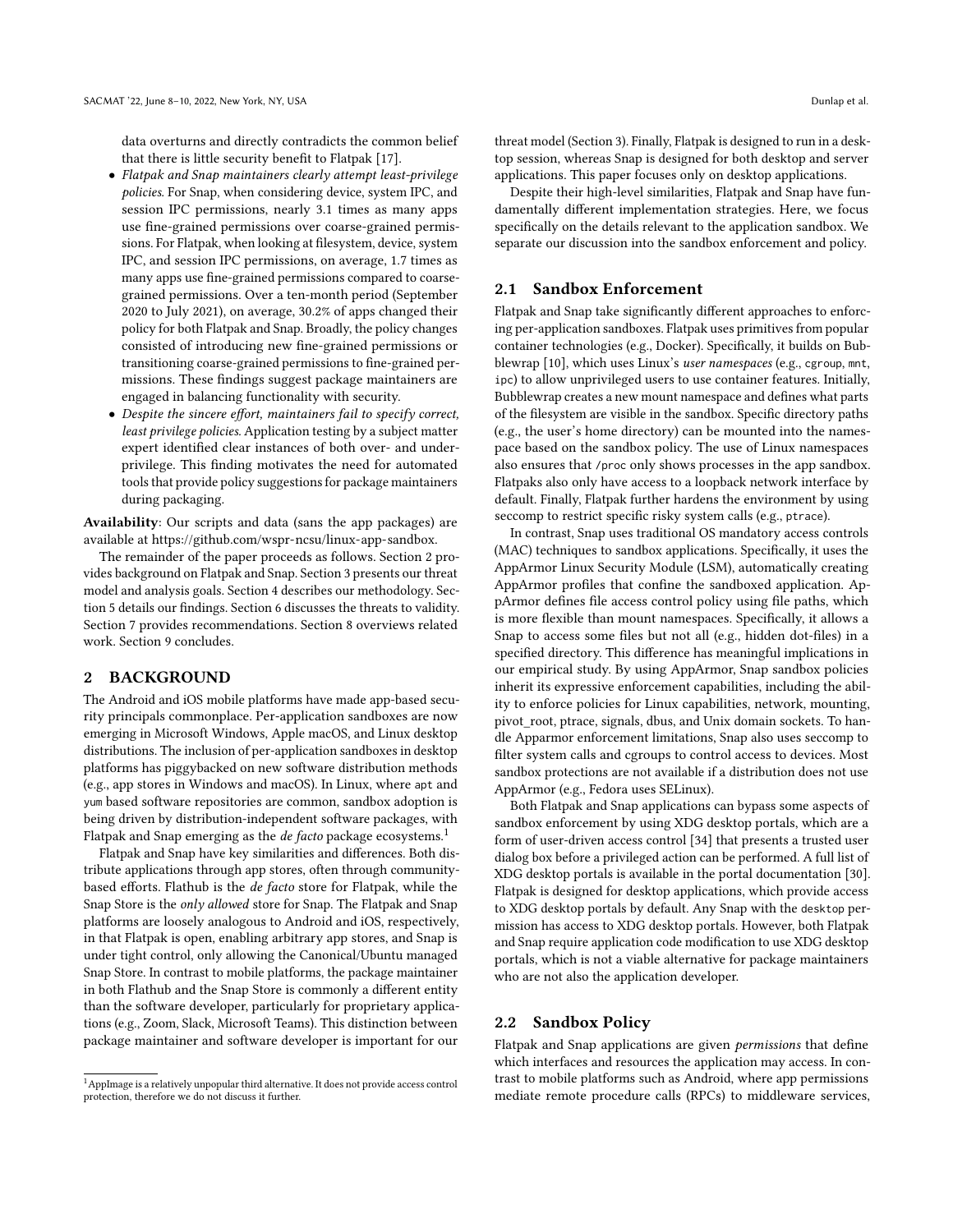<span id="page-2-0"></span>

| $\mathbf{1}$   | Ł                                         |  |  |  |  |  |
|----------------|-------------------------------------------|--|--|--|--|--|
| $\overline{c}$ | "app-id": "org.inkscape.Inkscape",        |  |  |  |  |  |
| 3              | "runtime": "org.gnome.Platform",          |  |  |  |  |  |
| $\overline{4}$ | "runtime-version": "3.38",                |  |  |  |  |  |
| 5              | "sdk": "org.gnome.Sdk",                   |  |  |  |  |  |
| 6              | "command": "inkscape",                    |  |  |  |  |  |
| 7              | "finish-args": [                          |  |  |  |  |  |
| 8              | $"--share=ipc"$ ,                         |  |  |  |  |  |
| 9              | "--socket= $x11"$ ,                       |  |  |  |  |  |
| 10             | "--socket=wayland",                       |  |  |  |  |  |
| 11             | "--filesystem=host",                      |  |  |  |  |  |
| 12             | "--filesystem=xdg-run/gvfs",              |  |  |  |  |  |
| 13             | "--talk-name=org.gtk.vfs",                |  |  |  |  |  |
| 14             | "--talk-name=org.gtk.vfs.*"               |  |  |  |  |  |
| 15             | J,                                        |  |  |  |  |  |
| 16             | "modules": [                              |  |  |  |  |  |
| 17             |                                           |  |  |  |  |  |
| 18             | "name": "inkscape",                       |  |  |  |  |  |
| 19             | "sources": [                              |  |  |  |  |  |
| 20             |                                           |  |  |  |  |  |
| 21             | "type": "archive",                        |  |  |  |  |  |
| 22             | "url": "https://inkscape.org/gallery/item |  |  |  |  |  |
|                | /21571/inkscape-1.0.1.tar.xz"             |  |  |  |  |  |
| 23             | 3                                         |  |  |  |  |  |
| 24             |                                           |  |  |  |  |  |
| 25             |                                           |  |  |  |  |  |
| 26             |                                           |  |  |  |  |  |
| 27             |                                           |  |  |  |  |  |
| 28             |                                           |  |  |  |  |  |

Figure 1: Simplified JSON Flatpak Manifest for Inkscape

Linux desktop distributions have a largely file-based access control perspective. Even devices are accessed via files. Outside of files, Linux's Desktop Bus (D-Bus) is the primary interprocess communication (IPC) mechanism used by graphical applications to communicate with system services and each other (though some legacy interfaces still use Unix domain sockets). D-Bus defines two types of buses: a single system bus allows applications to use system services (e.g., NetworkManager, BlueZ), and a per-login session bus allows multiple applications run by the user to communicate.

For both Flatpak and Snap, the package maintainer defines the permission policy within the application's manifest file. The Flatpak manifest can be defined in both JSON and YAML, while the Snap manifest can only be defined in YAML. The Flatpak and Snap permission policy specifications differ significantly. The Flatpak policy is much lower level, defining permissions as parameters to broad types of system interfaces (e.g., filesystem). This specification is much more flexible, allowing the use of wildcards in some cases. In contrast, the Snap policy uses pre-defined permission names. The specified permissions are then used to generate an AppArmor profile for the application. Example policies for Flatpak and Snap are shown in Figures [1](#page-2-0) and [2.](#page-2-0)

2.2.1 Flatpak Policy. Flatpak permissions are defined as arguments categorized in six types of interfaces: filesystem, device, share, socket, talk-name, and system-talk-name. The filesystem interface is the most flexible. Paths can be defined directly (e.g., /path, ~/path) or via predefined names such as home, host, host-os, host-etc. It also supports freedesktop.org's special XDG user directories,<sup>[2](#page-2-1)</sup> e.g., xdg-desktop, xdg-documents, and xdg-download. For the home and xdg-\* directories, an optional path can be appended for more refined access control. Interestingly, host filesystem access does not provide access to /dev. Rather, Flatpak uses a separate device policy

A Study of Application Sandbox Policies in Linux SACMAT '22, June 8-10, 2022, New York, NY, USA

| $\mathbf{1}$   | name: inkscape                       |  |  |  |
|----------------|--------------------------------------|--|--|--|
| $\overline{c}$ | version: 1.0.1-3bc2e813f5-2020-09-07 |  |  |  |
| 3              | apps:                                |  |  |  |
| $\overline{4}$ | inkscape:                            |  |  |  |
| 5              | command: bin/inkscape                |  |  |  |
| 6              | plugs:                               |  |  |  |
| 7              | - desktop                            |  |  |  |
| 8              | - desktop-legacy                     |  |  |  |
| 9              | - gsettings                          |  |  |  |
| 10             | - opengl                             |  |  |  |
| 11             | - wayland                            |  |  |  |
| 12             | $- x11$                              |  |  |  |
| 13             | $-$ home                             |  |  |  |
| 14             | $-$ unity7                           |  |  |  |
| 15             | - cups-control                       |  |  |  |
| 16             | - removable-media                    |  |  |  |
| 17             | - dot-config-inkscape                |  |  |  |
| 18             | $slots$ :                            |  |  |  |
| 19             | - inkscape-dbus                      |  |  |  |
| 20             | viewer:                              |  |  |  |
| 21             | command: bin/inkview                 |  |  |  |
| 22             | plugs:                               |  |  |  |
| 23             | - desktop                            |  |  |  |
| 24             | .                                    |  |  |  |
| 25             | slots:                               |  |  |  |
| 26             | inkscape-dbus:                       |  |  |  |
| 27             | interface: dbus                      |  |  |  |
| 28             | bus: session                         |  |  |  |
| 29             | name: org.inkscape.Inkscape          |  |  |  |

Figure 2: Simplified Snap Manifest for Inkscape

definition, possible values are dri (graphics), kvm (virtualization), shm (shared memory), and all. The all value allows access to all device nodes in /dev except /dev/shm. Notably, the device policy specification is much less flexible than Snap. The share interface lists subsystems to share with the host system, supporting values of network and ipc. The socket interface also defines a fixed set of parameters: x11, wayland, fallback-x11, pulseaudio, session- bus, system-bus, ssh-auth, pcscd, and cups. In some cases, socket permissions are coarse-grained controls that subsume other policies. The session-bus and system-bus sockets provide full access to the D-Bus session and system buses. Instead, package maintainers should use the talk-name and system-talk-name policy interfaces to define fine-grained access to the D-Bus session and system bus. D-Bus interfaces accept arguments corresponding to established D-Bus namespaces. Wildcards are also permitted.

Flatpak can also provide per-application storage using the persist configuration. Using persist, the package maintainer can specify paths (e.g., ~/.myapp) that cause the sandbox to bind a mount to a per-application location (e.g., ~/.var/app/org.my.App/.myapp). As such, the persist configuration allows the package maintainer to keep the Flatpak application's configuration files separate from non-Flatpak versions of the application. In doing so, the package maintainer may eliminate or greatly reduce the need for the application to access files in the user's home directory.

Finally, end users can override Flatpak permissions, either for the entire system or just for the user account. Overrides for the user account are stored in ~/.local/share/flatpak/overrides. Users can make these overrides via the flatpak override command or via the third-party Flatseal Flatpak application, which provides a graphical interface to configure Flatpak permissions.

2.2.2 Snap Policy. The Snap sandbox policy uses plugs and slots to define permissions. Conceptually, a plug grants privilege to a

<span id="page-2-1"></span><sup>&</sup>lt;sup>2</sup>Note that XDG user directories are different than XDG desktop portals. XDG directories provide user-configurable locations for common user directories (e.g., Documents).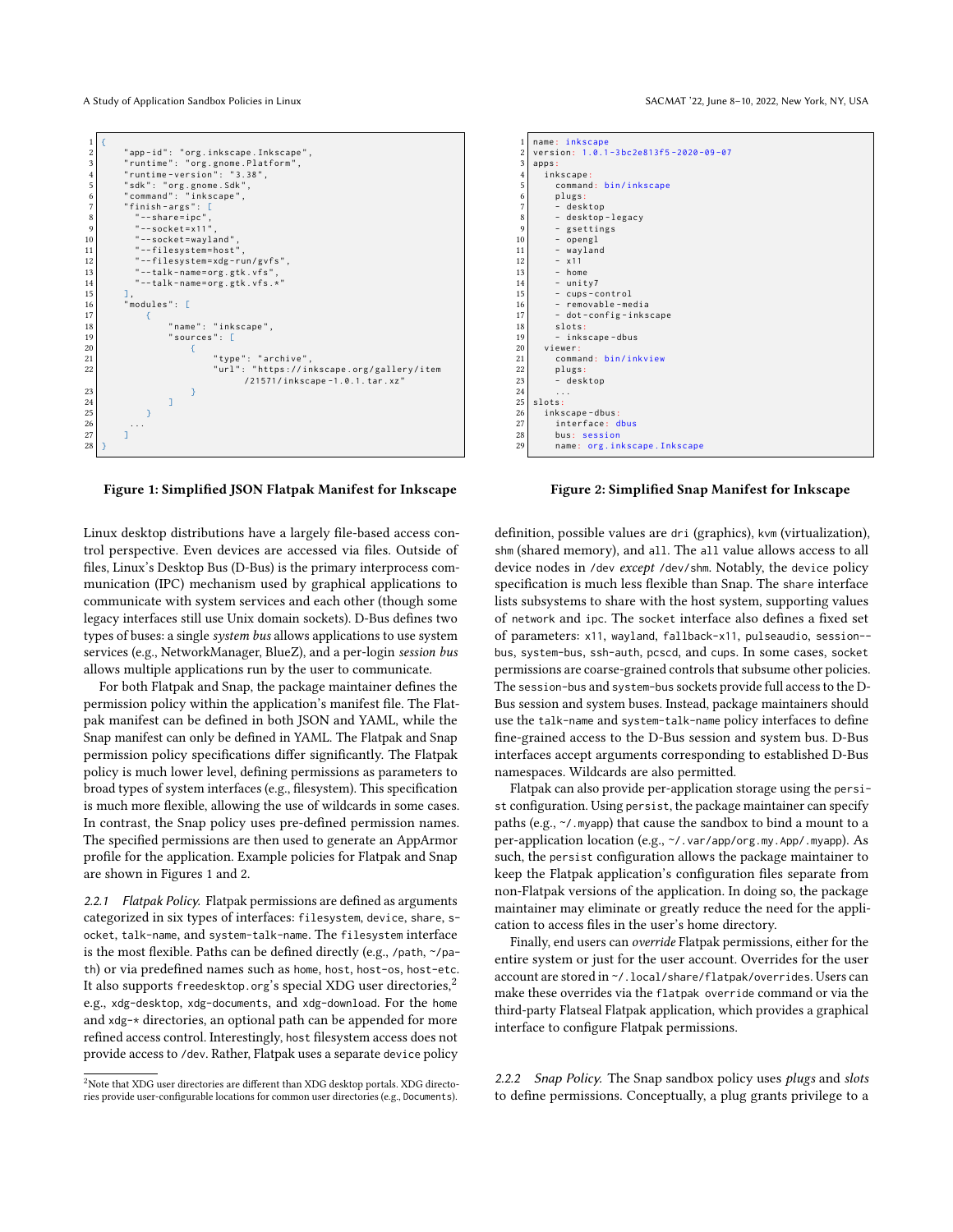consumer (e.g., RPC caller), whereas a slot defines privilege requirements to access a provider (e.g., RPC callee). Slots allow package maintainers to define custom permissions for the application's interfaces and protect key interfaces and resources. Slots are useful for Snaps packaging system services (which are not our focus).

Snap defines a wide variety of plugs that define access to the file system, network, IPC, devices, and other system resources. In contrast to Flatpak permissions, Snap's plugs are very specific: e.g., audio-playback, camera, joystick, pulseaudio, bluez, gpg-keys, ssh-keys. Of interest is the home plug, which allows access to nonhidden files owned by the user in the \$HOME directory. Some plugs have associated attributes that parameterize the plug. For example, the personal-files plug has read and write attributes that define sets of files and directories that can be accessed. A full list of the Snap supported interfaces can be seen in the documentation [\[37\]](#page-11-14).

Similar to traditional Linux MAC access control models, Snap package maintainers must also specify a confinement mode, which may be strict, classic, or devmode. Most Snaps use strict mode, indicating the plug and slot policy should be enforced. In contrast, classic mode treats the application as a traditional package (i.e., no confinement), which requires manual approval by the Snap Store to ship. Finally, devmode logs policy denials instead of enforcing them.

Not all plugs are enabled by default. The Snap permission documentation [\[37\]](#page-11-14) includes an auto-connect field. When auto-connect is "no," users must manually enable the permission. In contrast to Flatpak, there is an upper bound to the permissions that the enduser can grant. However, this default auto-connect behavior for plugs does not apply to all applications. Package maintainers can appeal to the Snap Store for their application to have auto-connect enabled. Requests approved by the Snap Store are distributed to end hosts in the form of a signed snap-declaration and available via the snap known snap-declaration command.

## <span id="page-3-0"></span>3 THREAT MODEL AND ANALYSIS GOALS

For the purposes of this paper, we consider three entities: software developer, package maintainer, and end-user. Consistent with traditional uses of sandboxes, we consider two scenarios. In the first scenario, the application is benign but may be exploited (e.g., rendering a malicious PDF), so all three entities are mutually aligned. In the second scenario, the application logic acts against the interests of the end-user by performing either malicious or privacyinvasive actions. In this scenario, the software developer is not trusted, but the package maintainer and the end-user are trusted. We do not consider scenarios where the package maintainer is malicious (e.g., including a malicious library in the package). Trusting the package maintainer is reasonable because in app stores such as Flathub, the build configuration is publicly available [\(https:](https://github.com/flathub) [//github.com/flathub\)](https://github.com/flathub), and the build process is automatic.

Our trusted computing base (TCB) includes the sandbox enforcement mechanisms used by Flatpak and Snap. We trust that the mechanisms provide complete mediation and, given a proper policy, are tamperproof. Snap's AppArmor enforcement mechanism uses the well-studied LSM interface [\[19,](#page-11-15) [23,](#page-11-16) [47\]](#page-11-17). Auditing Flatpak's Bubblewrap [\[10\]](#page-11-11) sandbox is beyond the scope of this paper. Our TCB also includes the Linux kernel, system daemons, and their respective access control enforcement and policies.

This paper is concerned with the sandbox policies defined by the package maintainer. Policy weaknesses can take two forms.

Over-privileged Policy: Ideally, the sandbox policy should follow the principle of least privilege [\[35\]](#page-11-18). In practice, true least-privilege policies are not achievable. Similar to prior work studying overprivilege in Android applications [\[14\]](#page-11-9), we seek to characterize how well the sandbox policies defined by Flatpak and Snap package maintainers approximate least privilege. In contrast to Android, where API to permission mappings can be created by analyzing the middleware source code [\[1,](#page-11-19) [5\]](#page-11-20), Linux applications access resources in a myriad of ways and use a variety of programming languages. Also, in contrast to Android, Flatpak and Snap provide both coarse-grained and fine-grained permissions for accessing similar resources. In this paper, we study over-privilege from the perspective of how policy is specified. It also uses runtime testing of the same application to identify over- and under-privilege.

Over-privilege is a multi-dimensional question. An application can be over-privileged in one dimension (e.g., filesystem) and underprivileged in another dimension (e.g., device access). Therefore, our characterization considers the following dimensions:

- Filesystem permissions provide access to files and are typically specified as a file path.
- Device permissions provide access to an internal device or external peripheral. Such permissions may provide access directly to a device node in /dev or indirectly through a system service that is devoted to that device (e.g., PulseAudio).
- Network permissions allow the application to communicate with servers and applications on other hosts.
- System IPC permissions provide access to interfaces of system daemons, which provide host-level configuration or functionality (e.g., NetworkManager).
- Session IPC permissions provide access to interfaces of other applications or daemons running within the user's session, often as the user's identity.

For each of these dimensions, our analysis identifies if an application has: (1) no access, (2) fine-grained access, or (3) coarse-grained access. Note that we only consider the policy specification, and "no access" may include access through the XDG desktop portal trusted UI.

Policy Tamperproofness: The tamperproofness of a reference monitor [\[4\]](#page-11-21) is contingent on the tamperproofness of both the enforcement and the policy. A sandbox policy is not tamperproof if it allows an application to perform unconfined execution outside of the sandbox. For Flatpak applications, this can occur in two ways. First, the policy may allow the application to write to a configuration file (e.g., ~/.bashrc) that results in code execution outside the policy. Second, the policy may allow the application to change its policy (e.g., writing to the per-user policy overrides in the user's home directory  $[22]$ ).<sup>[3](#page-3-1)</sup> For Snap applications, unconfined execution only occurs when the application executes in classic or devmode confinement modes. A Snap application with the home permission cannot write to ~/.bashrc, because the home permission does not

<span id="page-3-1"></span><sup>&</sup>lt;sup>3</sup>At the time of writing, applications with the home permission could access ~ /.local/share/flatpak/overrides; more recent versions of Flatpak require explicit permission to access this directory.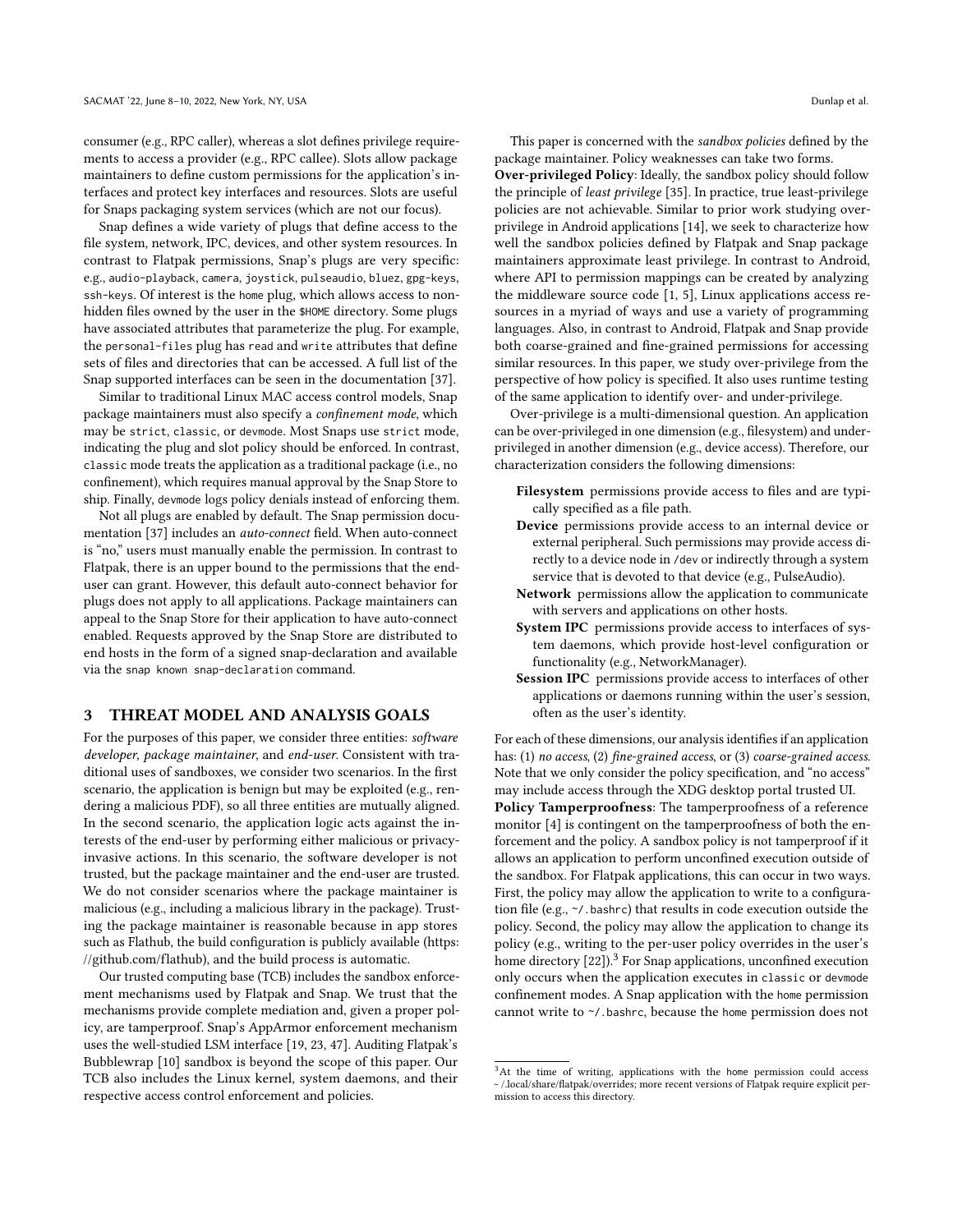A Study of Application Sandbox Policies in Linux SACMAT '22, June 8-10, 2022, New York, NY, USA

<span id="page-4-2"></span>

Figure 3: A high-level architecture of our approach

give access to hidden files (i.e, those that begin with a  $.$  ).<sup>[4](#page-4-1)</sup> This difference in policy semantics highlights an important contrast in the enforcement mechanisms used by Flatpak and Snap. Flatpak grants access to files based on mount points, whereas Snap's AppArmor enforcement can define policy to file paths.

Finally, certain aspects of the runtime environment may prevent the sandbox reference monitor from achieving complete mediation. For example, it is well known that X11 applications can eavesdrop on the keyboard input for other applications. Removing the X11 permission from applications is not a solution, as X11 is still commonly used by Linux distributions. Fortunately, if the user is running the Wayland windowing system and the application has the X11 permission, it cannot eavesdrop on keyboard input for other applications. Since it is possible to safely run an application with the X11 permission, we do not consider it a vulnerability.

# <span id="page-4-0"></span>4 METHODS

This section describes the methods used for answering our research questions. Figure [3](#page-4-2) displays the high-level methodology of our approach. A key challenge was to compare the Flatpak and Snap ecosystems directly. Comparing sandbox policy specifications is meaningless if the subject applications are not comparable, such as comparing server applications to desktop applications. Therefore, a set of matching applications between ecosystems is required to make a comparison. Finally, Flatpak and Snap permissions are not directly comparable. Therefore, we identified semantic groupings of permissions that apply to both ecosystems.

#### 4.1 Data Sets

Our analysis considers two data sets: all applications and matching applications. However, the all applications is not particularly useful for comparison. Flatpak is primarily GUI applications (98.9%), whereas Snap includes GUI (62.8%), command line, and server applications. The set of matching applications provides a direct comparison of the security posture between the two ecosystems.

Data Collection: To identify all applications available in each store, we developed a web scraping script using the Python Beautiful-Soup library [\[9\]](#page-11-23). At the time of data retrieval (September 19, 2020), 919 applications were available from the Flathub store, and 2,264

applications were available from the Snapcraft store. In addition to the sandbox policy's package manifest, we also collected metadata, including application name, application refresh time, application version, and application category. Apart from the initial data retrieval, we also refreshed a set of matching applications for our longitudinal study within Section [5.2.1](#page-7-0) on July 7, 2021.

Policy Extraction: Both Flatpak and Snap define the sandbox policy (permissions) in the package's manifest file. Given the open nature of Flathub, we were able to retrieve each application's manifest file directly from Flathub's Github project (<https://github.com/flathub>). Due to the closed nature of the Snap Store, retrieving the manifest file for Snaps was more difficult. For each Snap, we installed the package to our local machine and extracted the snapcraft.yaml file from the application's build directory.

We created Python scripts to parse the three types of manifest files: JSON and YAML for Flatpak and YAML for Snap. We extracted the sandbox permissions and application execution command property. For Flatpaks, the sandbox permissions are listed as finish-args (see Figure [1\)](#page-2-0), whereas for Snaps they are listed under the plugs attribute of each app component (see Figure [2\)](#page-2-0).

# 4.2 Matching Applications

The set of matching applications approximates the desktop applications desirable by the Linux community and enables a comparison between the Flatpak and Snap ecosystems. We first normalized the application names to perform the matching, filtering out punctuation, special characters, and numbers. Normalization alone identified 215 matching applications. To increase this set, we used the application execution commands extracted from the manifest file. By matching execution commands, we matched an additional 42 applications. While the execution command is a valuable matching heuristic, it is not sufficient on its own. In fact, only 184 of the exact application matches also had a match in the execution command.

Finally, we used Python's FuzzyWuzzy module to calculate the Levenshtein distance between the remaining normalized application names. For example, FuzzyWuzzy identified a match between "Airtame" (Flatpak) and "Airtame Application" (Snap), which was not matched by direct string comparison. We conservatively set the FuzzyWuzzy ratio to 50, which generated false-positive matches. The list of matches was manually inspected for accuracy. Any unmatched applications not present in the initial FuzzyWuzzy subset or previous methods were searched, using the application name, on

<span id="page-4-1"></span> ${}^{4}\mathrm{We}$  note that a Snap application with the home permission can overwrite user-owned executables (e.g., in ~/bin), which may lead to unconfined execution. However, since such attacks are user-specific, we do not consider them in this paper.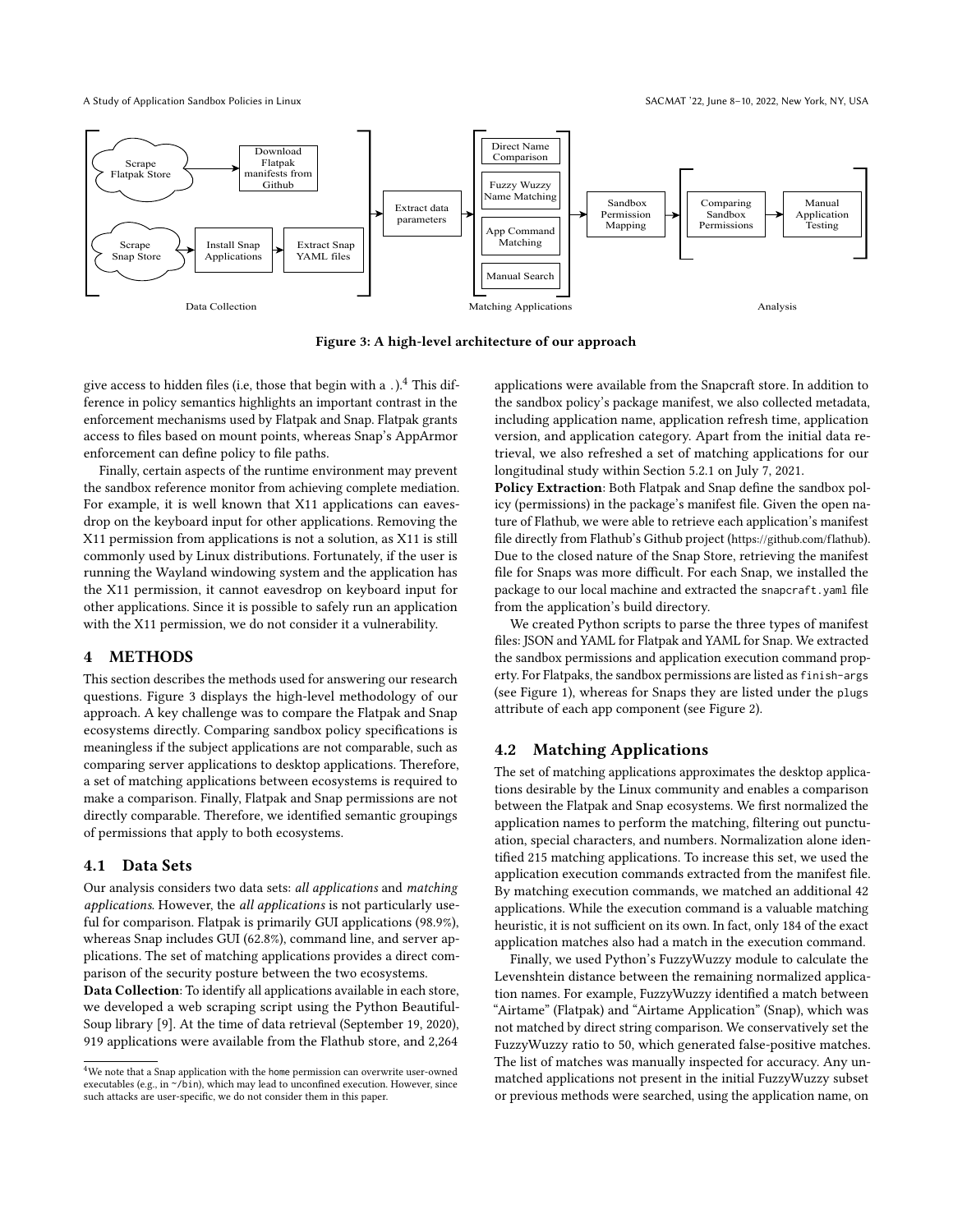<span id="page-5-1"></span>

| <b>Permission Group</b> | Description                           | <b>Flatpak Examples</b>                | <b>Snap Examples</b> |
|-------------------------|---------------------------------------|----------------------------------------|----------------------|
| Filesystem              | Access to user and system files       | --filesystem=host                      | home                 |
|                         |                                       | --filesystem=home                      | personal-files       |
|                         |                                       | --filesystem=/path/                    |                      |
| Device                  | Access to devices and peripherals     | --device=all                           | pulseaudio           |
|                         |                                       | --socket=cups                          | joystick             |
| Network                 | Network access                        | --share=network                        | network-bind         |
| System IPC              | Access to system daemons and services | --system-talk-name=[name] <sup>†</sup> | system-observe       |
|                         |                                       | --socket=system-bus                    | network-manager      |
| Session IPC             | Access to session apps and daemons    | --talk-name=[name] <sup>†</sup>        | gsettings            |
|                         |                                       |                                        | calendar-service     |
| Graphics                | Windowing and graphics APIs           | --device=dri<br>wayland                |                      |
|                         |                                       | --share=ipc                            | opengl               |

#### Table 1: Permission groupings used by our analysis

† [name] includes names such as org.gtk.vfs and org.gtk.vfs.\*

the opposing app store, adding 26 matching applications. In total, we identified 283 matching applications. The full list of matching applications can be seen in our online appendix.[5](#page-5-0)

#### 4.3 Permission Normalization

Simply having matching applications is insufficient to compare the Flatpak and Snap ecosystems. We created permission groups, based on the privilege dimensions defined in Section [3,](#page-3-0) to coarsely group the very different types of permissions used by Flatpak and Snap. Three co-authors reviewed our permission group classification, each of which has one to two decades of experience using Linux.

4.3.1 Permission Groups. We performed a permission group classification based on the entire set of permissions used by the Flatpak and Snap applications in our matching applications dataset. Table [1](#page-5-1) lists and describes our six permission groupings as well as several example permissions for both Flatpak and Snap. While the permission groups roughly correspond to Flatpak's finish-args types, there are several notable differences. Specifically, we took into account the end resource being accessed rather than the mechanism for access. For example, PulseAudio and CUPS are accessed via daemons, but they ultimately give access to devices (i.e., speakers, microphones, and printers). Finally, we created the "Graphics" group (not in Section [3\)](#page-3-0) for windowing and graphics environment permissions to reduce noise in our comparative analysis. For example, X11 requires Flatpak applications to include share=ipc, and in some cases device=dri, which is technically a device, but also related to graphics. Snap has a similar set of permissions that may otherwise be classified as system IPC.

4.3.2 Identifying Privilege Use. Section [5](#page-6-0) calculates the dimensions of privilege granted to applications based on the permission groups. For each privilege, an application is counted exactly once and categorized as either no access, fine-grained access, or coarse-grained access. If an application has at least one coarse-grained permission in a permission group, the application is counted as coarse-grained for that privilege. Otherwise, if it has at least one fine-grained permission for a permission group, it is counted as fine-grained for that privilege. If it has no permissions in a permission group, it is

counted as no access for that privilege. Our complete classification of permissions as fine-grained and coarse-grained is online. [6](#page-5-2)

Snap policy has three additional complexities that warrant mention. First, only some permissions are granted by default (i.e., auto-connect is yes). Section [5](#page-6-0) shows both the default privilege and the privilege if users grant all available permissions. When determining the default privilege for an application, our analysis accounts for the auto-connect overrides approved by the Snap Store. Second, Snap allows the package maintainer to define a different sandbox policy for each binary executable in the application. This policy union is needed to compare application-level privilege between Flatpak and Snap ecosystems. It also represents the fact that privilege-separated components can either collude or exploit one another [\[12\]](#page-11-24). Therefore, from a threat model perspective, the union is appropriate. Third, Snap applications with classic confinement mode can access all resources, counted as coarse-grained for each permission group.

# 4.4 Manual Testing of Applications

When assessing RQ3, a subject matter expert tested a set of applications to understand why package maintainers set some permissions. The focus is on network and filesystem permissions because they are the clearest to evaluate manually from a standard desktop. The goal is to understand the broad permission requirements of either filesystem or network access set by the package maintainers. Therefore, it was not necessary to exercise every code path during analysis. Instead, our procedure for application testing is as follows.

Initially, the tester reads the application's description to familiarize themselves with what the application does. The application is then installed from the defacto Flatpak and Snap stores. Next, the application is opened, ensuring the same binary entry point for Flatpak and Snap. Any necessary actions (e.g., account creation) were followed to get the application to work. Once the application is running, the exploratory phase of the main menu or the menu bar begins, selecting each feature with the intent of either accessing the user's filesystem or requesting network access. Generally, the need for filesystem or network access is a clear path for GUI-based applications. A common need for filesystem access is to load a file,

<span id="page-5-0"></span><sup>5</sup><https://github.com/wspr-ncsu/linux-app-sandbox/blob/main/data/matching.md>

<span id="page-5-2"></span><sup>6</sup><https://github.com/wspr-ncsu/linux-app-sandbox/blob/main/data/permissions.md>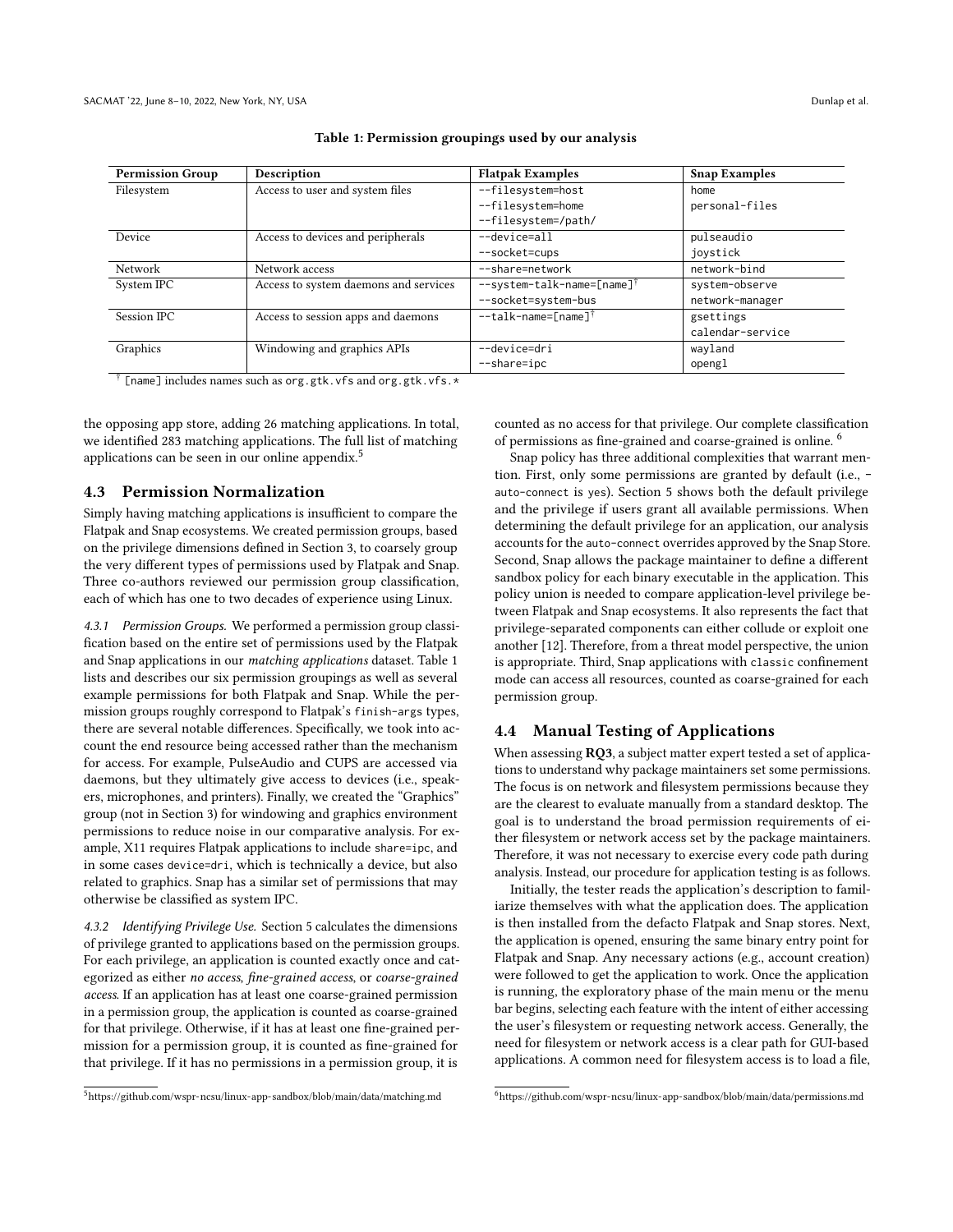such as saving an output file or uploading a custom file to the application. Common network access features include downloading new games or uploading data to the network.

If an application contains a permission, but no feature is found within the application to need the permission, the application is considered over-privileged. Multiple steps follow to confirm overprivilege. First, the tester searches online for documentation about the application, looking for features requiring the specific permission. If no information is found online regarding how to invoke the need for such permission, it was then removed from the application and re-tested. During the re-test, the tester checked the application for no apparent functionality lost. The functionality after removing the permission was confirmed to match the opposing platform's application that was released without the specific permission. Significant time was spent on each application before classifying it as over-privileged, as the classification is not taken lightly.

In contrast, if we found a function broken due to the lack of permission, we considered this application to be under-privileged. Broken functionality generally results in an error message. If the application was difficult to use due to the lack of a permission (e.g., transferring a file into the sandbox to access due to a missing file system permission), compared to the application on the opposing platform using the specific permission. We then considered the application with the missing permission to be under-privileged.

# <span id="page-6-0"></span>5 RESULTS

Here, we use the matching applications dataset and the normalized permissions to compare the Flatpak and Snap ecosystems. We start by understanding the policy features in use, then approximate least privilege, and end with general policy correctness and security.

#### 5.1 Policy Features in Use

We begin addressing RQ1 What access control policy features do package maintainers use?

Finding 1: Applications use a large number of policy features. When considering the all applications dataset, we found that the Flatpak ecosystem uses 162 unique permissions, while the Snap ecosystem uses 142 unique permissions. Several factors can explain the differences in permission count between the systems. Flatpak supports several runtimes, such as GNOME, KDE, and Freedesktop, each having its own portal permissions. Note that for Flatpak, we do not separately count permissions to specific file paths (e.g., /home/user/.app/.config), though we separately count defined XDG file permissions (e.g., filesystem=xdg-download). Many policy features enable fine-grained access control at the potential cost of complicated policy specification and maintainer burden.

On average, Snaps use 9.29 permissions in matching applications while Flatpaks use 7.03 permissions. Therefore, demonstrating the size of a "typical" policy is non-trivial, and Snaps tend to use more permissions than Flatpaks for roughly equivalent policies. [7](#page-6-1) Next, we consider how policies vary among applications.

Finding 2: Despite the complex menu of permissions, few are frequently used. Of matching applications, 50.0% of Flatpaks only use a subset of the 11 most common permissions, while 55.2% of Snaps

<span id="page-6-2"></span>

Figure 4: Ranked Access Permission Frequency for 255 Matching Apps (Excluding Snap Classic Confinement Apps)

only use a subset of the 16 most common permissions. Figure [4](#page-6-2) displays the commonly occurring access permissions across each platform and how many applications use them. The x-axis displays the rank of permissions for matching Flatpak and Snap applications, with the most common permissions on the left. Equivalent permissions across the two platforms may be ranked differently. For example, the most used permission across matching applications in Flatpak is share=ipc, while in Snap, it is the desktop permission. Each highly ranked permission is relatively coarse-grained, including entire home filesystem access, network access, all devices, and host filesystem access, which satisfy most of the confinement requirements for applications. Both of the platforms start to taper off after the 16th permission. We next investigate how coarse- and fine-grained permissions use used.

# 5.2 Approximating Least Privilege

In this section we investigate RQ 2: How often do package maintainers attempt to approximate least-privilege?

Finding 3: With the exception of filesystem, package maintainers use fine-grained permissions when available. Figure [5](#page-7-1) displays whether applications have coarse-grained access, fine-grained access, or no access to a particular permission group. Only the filesystem, device, system IPC, session IPC, and graphic groups offer fine-grained permissions. Network permissions are only coarse-grained on both platforms, and graphics permissions are only fine-grained, so we do not further discuss these categories. We distinguish between the requested and default (i.e., auto-connect) for Snap permissions.

Both platforms offer a significant amount of alternatives to coarse-grained permissions in terms of IPC. For Flatpak, 7% of matching apps used the fine-grained system IPC, and zero apps used the coarse-grained system IPC permissions. We see 5% of apps using fine-grained system IPC permissions compared to the 10% of apps using coarse-grained system IPC permissions for the Snap default settings and 21% of apps requesting fine-grained IPC permissions. For session IPC permissions, 42% of matching Flatpak

<span id="page-6-1"></span> $^7\rm{We}$  exclude classical confinement apps from this analysis, as these apps do not need to declare a permission for an activity.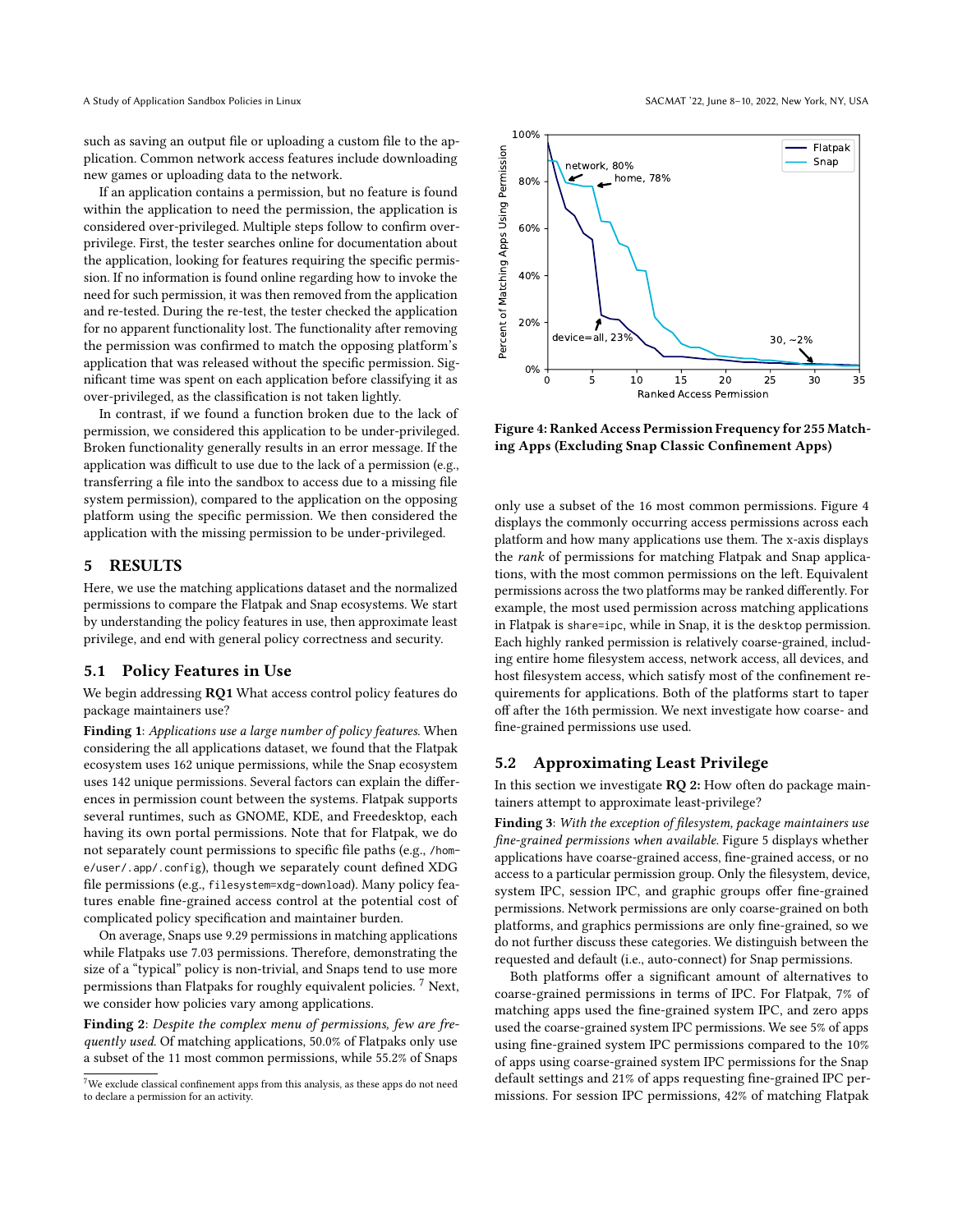SACMAT '22, June 8–10, 2022, New York, NY, USA Dunlap et al.

<span id="page-7-1"></span>

Figure 5: Breakdown of Matching Applications for No Access (NA), Fine-Grain Access (FA), and Coarse-Grain Access (CA) Permissions. Snap "Default" **auto-connect: yes** and "Request"all specified permissions.

apps use fine-grained permissions compared to the 2% using coarsegrained permissions. For Snap, we saw five times as many apps using fine-grained system IPC permissions compared to coarsegrained system IPC permissions.

Snap package maintainers use a filesystem access approach that allows for either no access, home access, or host access. While a personal-files permission is available for specific file access, it requires approval and is primarily for reading hidden files. Only one Snap from the matching applications dataset uses the personal- -files permission. On the other hand, Flatpak offers finer-grained options through portals or specific folder locations (e.g., xdg-documents). Of the matching applications, 9.9% of Snap applications and 27.6% of Flatpak applications have host filesystem permissions. Consequently, this observation debunks speculation that the majority of applications have host filesystem access [\[17\]](#page-11-7). The likely cause of the difference between Flatpak and Snap is the vetting process for the classical confinement in Snap. For Flatpak, 34% of matching apps use fine-grained filesystem permissions, while 43% of matching apps use coarse-grained filesystem permissions.

For device permissions, Snap provides fine-grained permissions to devices (e.g., for joysticks, cameras, and other /dev devices), while Flatpak only provides a coarse-grained permission (e.g., device=all) and limited fine-grained permissions. Despite the limited permissions in Flatpak, we still see 36% of matching Flatpak apps using fine-grained permissions compared to 25% with coarse-grain access, demonstrating that access to /dev is not as common on desktop applications. For Snap, we saw on average six times as many matching applications using fine-grained device permissions compared to coarse-grained device permissions.

When considering filesystem, device, and IPC permissions for Flatpak, on average, 1.7 times as many apps are using fine-grained permissions compared to coarse-grained permissions. For Snap, when looking at the device and IPC permissions, nearly 3.1 times as many apps use fine-grained permissions over coarse-grained permissions. These results suggest package maintainers use leastprivilege policies that require fine-grained permissions.

<span id="page-7-2"></span>

Figure 6: Evolved Sandbox Permissions of Matching Applications from September 2020 to July 2021

<span id="page-7-0"></span>5.2.1 Policy Changes over Time. To understand how the ecosystem is changing over time, we first assessed how permissions in the same matching applications in September 2020 changed over a ten-month period (September 2020 to July 2021).

Finding 4: On average, 30.22% of applications changed their policy over a ten-month period. Demonstrating the ecosystems are still in flux and evolving. Of the unique permissions added to matching Flatpak applications over the ten months, 90.20% were fine-grained. For matching Snap applications, 90.91% of the added permissions were fine-grained. Broadly, when an existing permission group is modified, package maintainers either add new fine-grained permissions or change coarse-grained permission to fine-grained permissions.

Figure [6](#page-7-2) displays the breakdown of categories and how package maintainers changed the permissions in each for Flatpak and Snap. The Added portion represents applications that only added permissions. The Removed portion represents applications that only removed permissions. The Both portion represents applications that added permissions and removed permissions. The following paragraphs highlight examples of these changes.

Filesystem: For filesystem access, 27 of the 30 applications that added filesystem permissions for Flatpak were fine-grained. The most common filesystem access removal was of the filesystem=home permission. For example, the Signal Desktop private messenger application in Flathub was originally granted full home access. The package maintainer removed the filesystem=home permission and replaced it with the safer filesystem=xdg-\* paths, demonstrating a sandbox policy improvement and a transition towards fine-grain policies. For Snap, two applications added the home plug, two removed the home plug, and one transitioned from classic to strict.

Network: Flatpak introduced network access, while Snap mixed between adding and removing network access. Seven Flatpak applications introduced the network permission. The Snap Skype application transitioned from classic to strict confinement, still maintaining network access, demonstrating stricter access privileges.

Device: Flatpak package maintainers introduced minor changes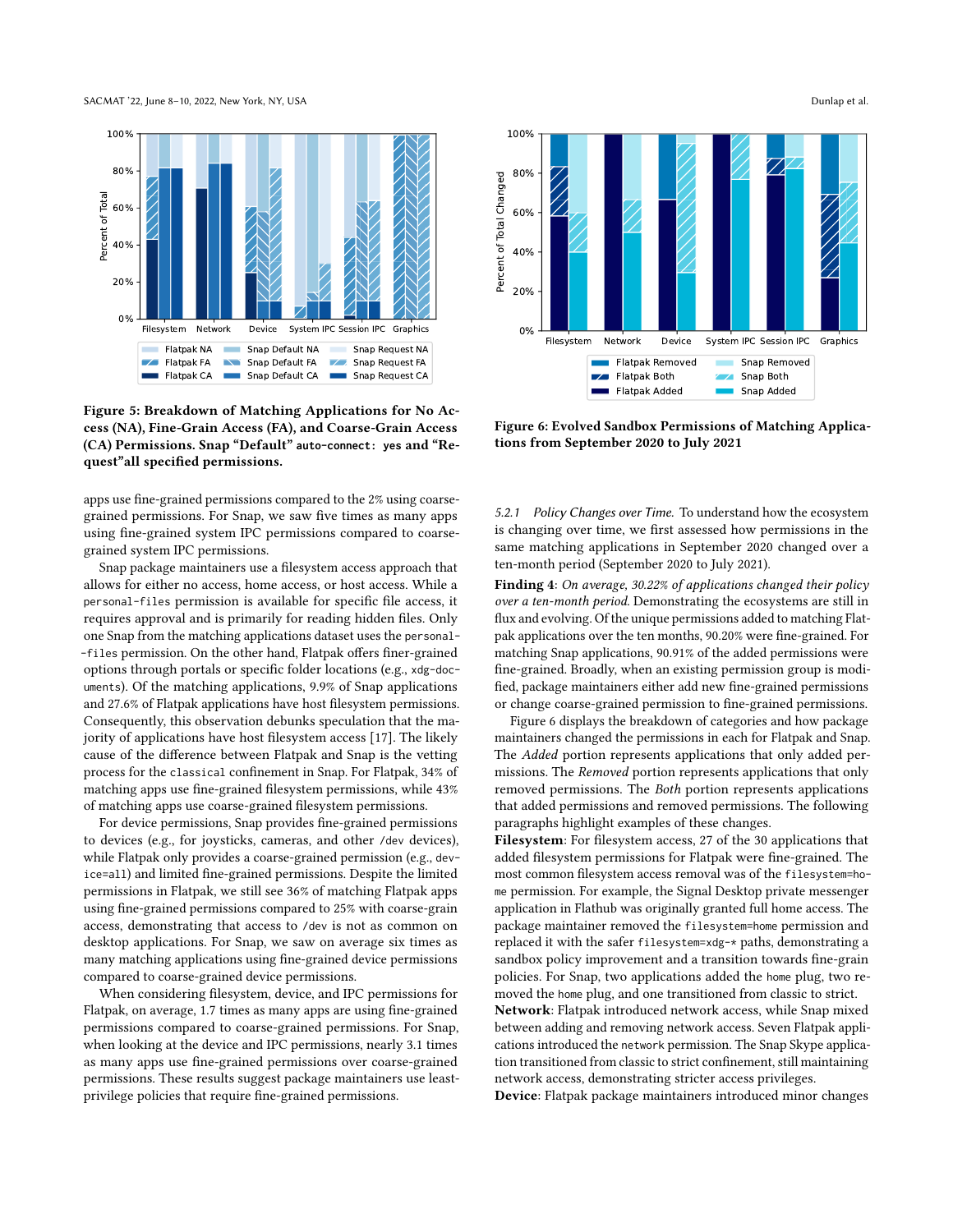with device permissions. Two added device=all, two added device=shm, and two removed device=shm. In Snap, 40 applications transitioned from the pulseaudio plug to the audio-playback plug, likely addresing security issues inherited with PulseAudio [\[33\]](#page-11-25).

System IPC: Only two Flatpak applications changed system IPC access. One added socket=system-bus permission, a highly permissive system IPC permission. The other added a fine-grained permission for the network monitor portal. For Snap, most of the applications added the fine-grained network-manager-observe plug.

Session IPC: Flatpak applications saw the most significant addition of virtual file system portal access, which aligns with XDG directories' transition. The change demonstrates sandbox policy improvement for applications and does not open permissive holes in the sandbox policy. The two most common changes for Snap were the addition of the screen-inhibit-control or the gsettings plug, both of which are fine-grain permissions.

Graphics: Graphics saw a unique split of how Flatpak package maintainers handled permissions. Half of the applications were split between either adding Wayland support and removing X11 or adding X11 and removing Wayland. We expect to see applications experimenting with Wayland support before making complete transitions away from X11. For Snap, 23 applications added Wayland support, and 22 applications added OpenGL support to access the system GPU, as most were gaming applications.

5.2.2 Date of Last Package Update. To contextualize our finding that 30.22% of applications changing their policy over the analysis period, we also investigated what proportion of packages that updates regardless of if policy change. Having up-to-date software with security patches is an essential security measure.

Overall, we found that packages are more actively maintained in Flatpak than Snap. In total applications, 21.6% of Flatpak applications and 49.1% of Snap applications had not been updated since December 2020 (as of July 2021). For matching applications, 82.7% of Flatpak and 75.8% of Snap application packages were updated in 2021. We also note packages may or may not be "up-to-date" relative to the upstream project, as visibility is unavailable.

# 5.3 Policy Correctness and Security

In this subsection, we address RQ3 Do package maintainers specify correct and secure policy?

## 5.3.1 Permitting Sandbox Escapes.

Finding 5: 41.7% of matching Flatpak applications can escape the sandbox, while only 9.9% of matching Snap applications run unconfined. As mentioned in Section 3, clear sandbox escapes can be created through policy weakness. For Flatpak, the ability to tamper with the sandbox can come when granted either home or host filesystem access. Of the matching applications, 14.1% request home filesystem access and 27.6% request host filesystem access. These two permissions, by default, allow the ability to write to hidden files (e.g., the user's ~/.bashrc), allowing the injection of command that would execute outside of the sandbox. A secondary example is to override the user's policy within the user's home directory, allowing for privilege escalation, but we did not find any instances within matching Flatpak applications. Note that package maintainers can define read-only permissions for filesystem access. However,

<span id="page-8-0"></span>

Figure 7: Default Access Permissions for 283 Matching Apps

only one matching application requests read-only home, and only three matching applications request ready-only host.

In contrast, Snaps cannot technically escape the sandbox. Recall that Snap's home plug does not allow writing to hidden files in the user's home directory. However, 9.9% of matching Snaps have classic confinement which does not run in a sandbox.

5.3.2 Inconsistent Policy. We now investigate how matching applications differ in their use of broad categories of permissions: filesystem, network, device, session IPC, system IPC, and graphics. Because we consider broad privilege, we capture clear functional differences between applications, not minor differences in the specificity of a permission. For example, applications are designed to either use the filesystem or not. Permission errors can be over-privilege (unneeded permission was added) or under-privilege (needed permission was not provided). Figure [7](#page-8-0) depicts the proportion of matching apps that are consistent (left of the line) or inconsistent (right of the line) in each permission group. Note, these are the default permissions, the auto-connect aspect of Snap.

Finding 6: We found approximately 75% of matching applications declare inconsistent permission groups. We note that this finding counts apps, not individual permission group differences, which is greater. The graphics permission group is negligible due to the GUI aspect of matching applications. The difference for system IPC comes from the classical confinement applications in Snap when Flatpak does not request any system IPC access.

The session IPC permission group had the greatest number of inconsistencies, with 82 (29%) differing applications, the majority of which, 68 (24%), were with Snap applications only accessing the session IPC. This inconsistency can be misleading, as the difference resulted from Snaps having the gsettings plug. Flatpak automatically allows access to gsettings without a specific permission.

The next most significant difference is the device permission group, which contained 72 (25%) differing applications. PulseAudio is the driving factor for differences in device access, in which 36 Flatpak applications use PulseAudio. Given that our analysis only considers default permissions for Snap (autoconnect: yes), the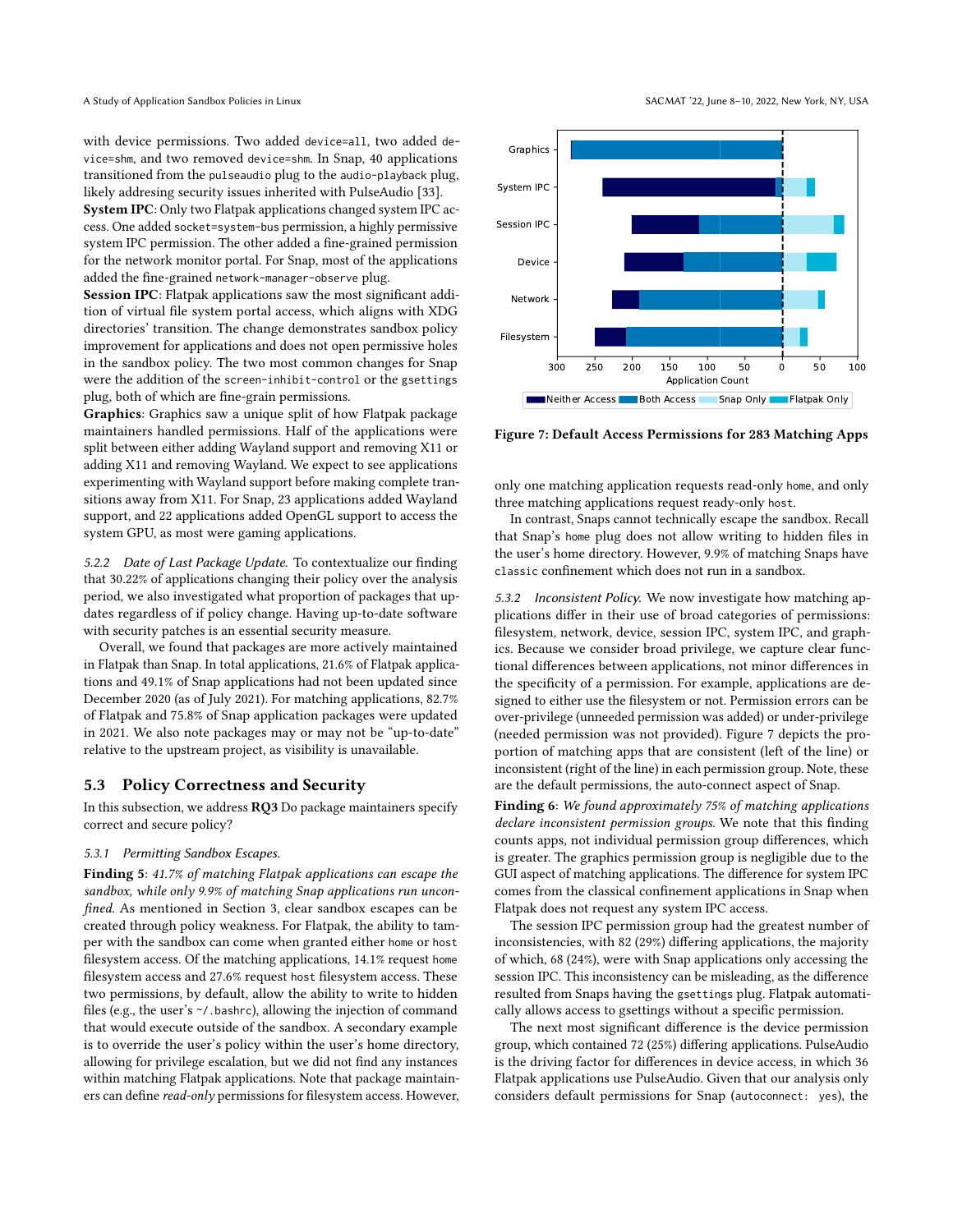Table 2: Under/Over-Privilege Analysis

<span id="page-9-1"></span>

|            | Under-privilege |  | Over-privilege       |    |
|------------|-----------------|--|----------------------|----|
|            | Flatpak   Snap  |  | Flatpak $\vert$ Snap |    |
| Filesystem | 10              |  |                      | 13 |
| Network    |                 |  |                      | 37 |

differences are not surprising, since PulseAudio is not auto-connect due to security concerns [\[33\]](#page-11-25). When considering all requested permissions for Snap, we see a flip in PulseAudio requests, with 32 apps from Snap requesting PulseAudio when Flatpak does not.

Finally, filesystem and network access permissions represent crucial differences that define the application's functionality. For Snap, 47 applications declared network permissions undeclared by the matching Flatpak, while only 9 Flatpaks had network permissions undeclared by the matching Snap. In total, 56 (20%) applications contain differing network permissions. In the filesystem permission group, we found a total of 33 (12%) inconsistent applications, with 23 Snap applications requesting filesystem access and 10 Flatpak applications requesting filesystem access.

5.3.3 Manual Runtime Analysis. This subsection presents our findings from a manual analysis on 33 applications with differing filesystem permissions and 56 applications with differing network permissions. We excluded one application from the filesystem results and five applications from the network results after determining either a relevant binary was not present or would not execute correctly.

We focus on network and filesystem permissions because they are the clearest to evaluate manually from a standard desktop. We evaluated permission use in the broadest possible terms: any attempted or confirmed use of the filesystem or network activity was sufficient to determine if an application should have or not have permission. If a matching Flatpak and Snap make the same error, it would not be included in this analysis. As a result, these findings are a conservative lower bound on permission errors.

Finding 7: Permission inconsistencies across matching applications suggest the confusion of application functionality. The below results demonstrate how inconsistencies in permissions requests across matching applications suggest that confusion in defining policy is present. Table [2](#page-9-1) reports our findings from the manual analysis.

Filesystem Analysis: Given the complexity of these permission systems, combined with the near-ubiquity of filesystem use, it is perhaps unsurprising to find some over-privileged apps. That said, the overall base rate of 5.2% filesystem over-privilege is relatively low, though it is a lower bound by construction.

A case study of filesystem over-privilege is the game Mr. Rescue, an arcade-style fire fighting game. The Snap app requested the home permission, but the Flatpak did not. In an exhaustive examination of the interface, we saw no indication of filesystem access. To further validate, we manually removed the home plug from the Snap and retested it. We found the game fully functional, including score history, indicating over-privilege.

While over-privilege may be expected to preserve functionality when permission needs are unclear, we found it surprising that more inconsistent applications had under-privileged filesystem permissions. Under-privilege does not directly indicate a compromise risk, though it does present a loss of functionality. Frustrated users could abandon the relevant app or seek it out from a less secure

source (e.g., a non-sandboxed repository or an unofficial source).

An example of filesystem under-privilege is the NordPass Password Manager application on Flatpak. The Flatpak requested no filesystem access, while the Snap requested the home access permission. Within the application, an import functionality prompts the user to "browse for a CSV file," opening a file chooser dialog with only visibility within the Flatpak sandbox. While the application was functional, users would be required to manually move the files to the sandbox environment for import. Perhaps the most secure method, but using the application as intended is hampered.

Network Analysis: Network over-privilege was more common than filesystem over-privilege in both ecosystems, though Snaps were more likely to be overprivileged by a factor of over 5. To measure over-privilege, if we did not find an apparent need for network access in an app, we manually removed the network permission to ensure no functionality relied on network access.

Of the 37 instances of Snap over-privilege for network access, 15 came from KDE applications, all requesting the same permissions. We surmise this indicates one or more package maintainers for KDE apps used a one-size-fits-all approach to policy selection. Of our inconsistent apps, only Flatpaks failed to request needed network permission. An example of network underprivilege is the KBlocks games, where users can request new game themes. When requesting game themes, a Flatpak user will see an error indicating it could not reach a web server. Snap users can successfully request game themes, indicating the corresponding Flatpak is underprivileged.

In summary, we expected that over-privileged apps would be dominant, but we found an almost equal rate of under- and overprivilege across all apps. There was a clear trend that Snaps tend to be overprivileged, and Flatpaks tend to be underprivileged. In future work, researchers should investigate the root causes of this discrepancy and if it originated in differing community norms.

# <span id="page-9-0"></span>6 THREATS TO VALIDITY

Threats to Internal Validity: While we automated our processing and characterization of policy, our study had several manual aspects. First, three coauthors with extensive Linux experience reviewed and discussed our mapping of permissions. However, errors in the mapping could impact the resulting characterization and comparison. Second, assessing RQ3 relied on manually testing applications, potentially allowing for a missed functionality within the application that required specific access permissions. We considered using static or dynamic analysis tools to determine application privilege needs. Unlike prior work on Android permission analysis, static analysis was impractical because Flatpaks and Snaps access resources in various ways and are written in multiple languages and runtimes. Dynamic analysis requires automatically creating test input generation and monitoring, which is an open challenge. Static or dynamic analysis needs customization per application, leaving manual analysis as our most reliable method.

When classifying under-privilege, we assumed that users use the functionality that is broken by the missing permission. In some cases, we classified applications as under-privileged even though there was technically a way to work around the lack of privilege (e.g., manually moving a file to a location). However, we decided that the application was underprivileged if the lack of privilege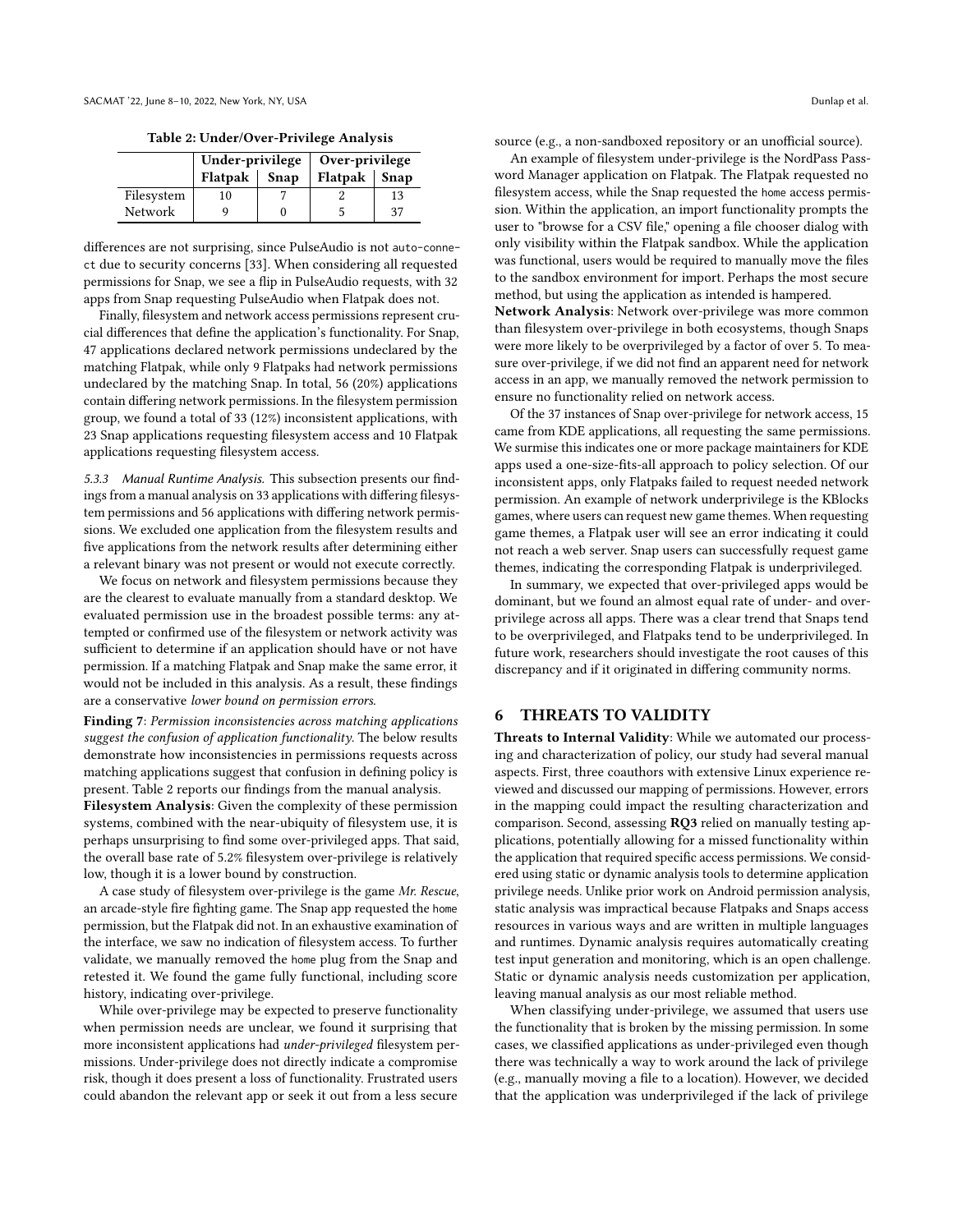resulted in a significant negative impact on usability.

Threats to External Validity: While we downloaded all of the Flatpaks and Snaps from Flathub and the Snap Store, most of our analysis was performed on a much smaller set of matching applications. The analysis results for these matching applications may not extend to the broader ecosystem, particularly the IoT and server applications included in the Snap Store. We also only considered the Flathub repository for Flatpaks. While this is the de facto repository for Flatpak, there are other repositories, including those maintained by Fedora and Endless OS. Package maintainers for these other repositories may assign different sandbox policies.

## <span id="page-10-0"></span>7 IMPROVING ACCESS CONTROL

The additional security provided by the Flatpak and Snap sandboxes is highly dependent on the security policy defined by the package maintainer. This section reflects on different causes for weak sandbox policy and strategies for improvement.

Package Maintainer: The first cause for weak policy is the package maintainer. As shown in Finding 6, broad privilege dimensions for filesystem access or network access varied significantly for matching applications within Flatpak and Snap. This finding suggests that package maintainers are not always sure what policy to specify. We believe that package maintainers would be greatly aided by tools that automatically suggest initial fine-grained policies for applications. Some tooling does already exist. For example, Snap's devmode is similar to SELinux's auditallow, which logs policy denials rather than enforcing them. However, runtime testing has inherent limitations. Alternatively, static analysis tools can suggest policies based on methods called by the application. Creating such tools is nontrivial. Ideally, they should operate on package binaries rather than source code, as source code is not available for all applications. Applications are written in various languages and runtimes, and resources can be accessed multiple ways (e.g., Unix sockets vs. D-Bus), requiring data flow analysis.

App Developer: The second cause for weak policy is the app developer. When the package maintainer is not the app developer, they are limited in what policy can be specified without breaking app functionality. This intuition is supported by Finding 3, which shows that package maintainers use fine-grained permission when available, but coarse-grained permissions largely dominate file system access. We hypothesize that many applications could eliminate their need for file system permissions by adopting the XDG File Chooser portal API. However, this requires changes to the application. Future work should consider tools to automate this process.

App Framework: The third cause for weak policy is the app framework. Making changes to app frameworks often requires significant community coordination. For example, Electron is used by a number of popular Linux applications (e.g., Slack). The Electron GitHub issue tracker has a five-year discussion about using a desktop-aware file picker.<sup>[8](#page-10-3)</sup> Ultimately, changing app frameworks to use more sandbox-friendly APIs will have a significant positive impact for Flatpaks and Snaps, though some app rewriting tools may still be required to port apps to the correct APIs.

System Architecture: The fourth cause for weak policy is system architecture. Some core system features (e.g., audio) were not built

with fine-grained app permissions in mind. In the case of audio, the system architecture change from PulseAudio to Pipewire enables more least-privilege policies. As shown in Finding 4, once Snap released the audio-playback plug, package maintainers of applications started to transition. However, other system architecture features are still not compatible. For example, the Gnome BOXES Flatpak does not support USB device redirection $^9$  $^9$  and interacting with SANE is a challenge<sup>[10](#page-10-5)</sup> for Flatpak document scanners.

# <span id="page-10-1"></span>8 RELATED WORK

Application sandboxing is a well-researched topic. Wahbe et al. [\[41\]](#page-11-26) first introduced the concept of sandboxing in the context of software fault isolation. Other sandboxing methods include filtering system calls, e.g., Janus [\[21\]](#page-11-27), Conch [\[3\]](#page-11-28), Systrace [\[32\]](#page-11-29), as well as other types of confinement [\[18,](#page-11-30) [20,](#page-11-31) [24,](#page-11-32) [31,](#page-11-33) [46\]](#page-11-34). Sandboxing using permissions or rules is common [\[2\]](#page-11-35), ideally following the principle of least privilege [\[35\]](#page-11-18) only to allow functionality needed by the application. Most Linux access control models use the Linux Security Modules [\[28\]](#page-11-36) framework. Of note is AppArmor, designed initially to confine server applications [\[13,](#page-11-37) [27\]](#page-11-38) which frequently have more predictable access control needs than end-user applications.

Android is the most widely studied ecosystem of application sandbox policy. Barrera et al. [\[6\]](#page-11-39) performed the first broad analysis of Android permissions, using self-organizing maps to characterize 1,100 Android applications. Stowaway [\[14\]](#page-11-9) first studied overprivilege in Android applications, finding one-third of their sample of 940 applications was over-privileged. Many subsequent tools were proposed to study over-privilege in Android [\[5,](#page-11-20) [7,](#page-11-40) [38,](#page-11-10) [43,](#page-11-41) [44\]](#page-11-42). Most recently, Droidtector [\[45\]](#page-11-43) found 48% of sampled applications to be over-privileged. This over-privilege is likely enabled by endusers inability to comprehend the meaning of permissions [\[16\]](#page-11-2).

Traditional Linux package managers such as apt and yum do not sandbox applications. Cappos et al. [\[11\]](#page-11-44) discovered that by exploiting vulnerabilities in popular package managers, attackers with mirrors to distributions could crash hundreds to thousands of clients. Linux server applications are frequently distributed as Docker containers. Shu et al. [\[36\]](#page-11-45) studied over 356,000 communitycontributed images on Docker Hub, finding over 180 vulnerabilities and images that had not been updated for hundreds of days.

Finally, two recent academic studies have touched upon Flatpaks. Lauren et al. [\[25\]](#page-11-46) reviewed various application-level sandboxing techniques, mainly oriented towards implementation mechanisms, restricting file system access, and graphical interface isolation. Their experiments consisted of 10 different sandboxing techniques and only briefly focused on Flatpak. More recently, Legay et al. [\[26\]](#page-11-47) surveyed 170 Linux users, gauging their perception of package freshness. They found 21% of their participants used Flatpak or Snap to regularly install end-user open-source software, 22% for development tools, and 29% for programming language libraries.

#### <span id="page-10-2"></span>9 CONCLUSION

Desktop operating systems are transitioning to the app-based security model that is commonplace in mobile platforms. For Linux, this transition coincides with distribution-independent methods of

<span id="page-10-3"></span><sup>8</sup><https://github.com/electron/electron/issues/2911>

<span id="page-10-4"></span> $^9$ <https://gitlab.gnome.org/GNOME/gnome-boxes/-/issues/236>

<span id="page-10-5"></span><sup>10</sup><https://gitlab.gnome.org/GNOME/simple-scan/-/issues/21>